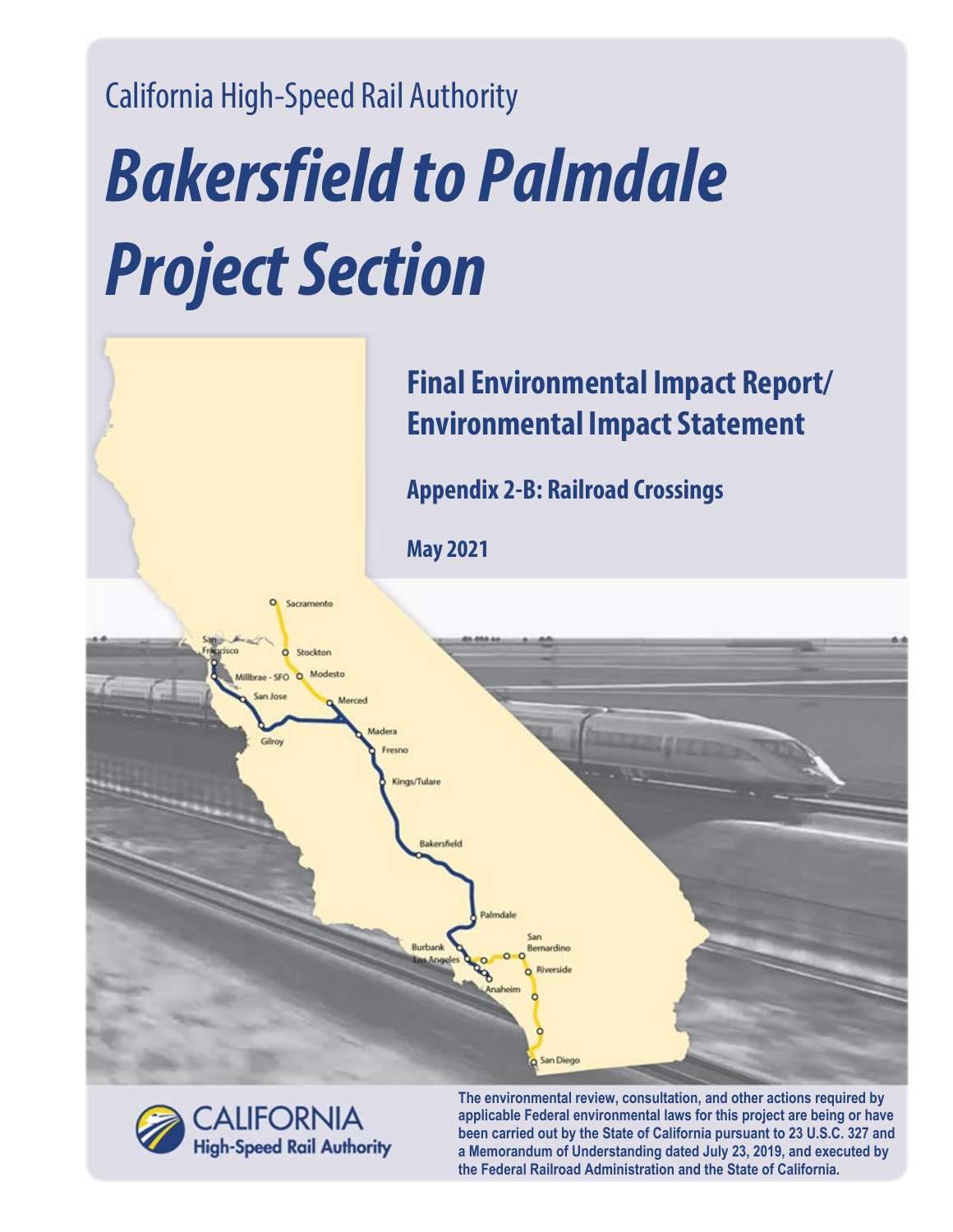

**This page intentionally left blank**

May 2021 California High-Speed Rail Authority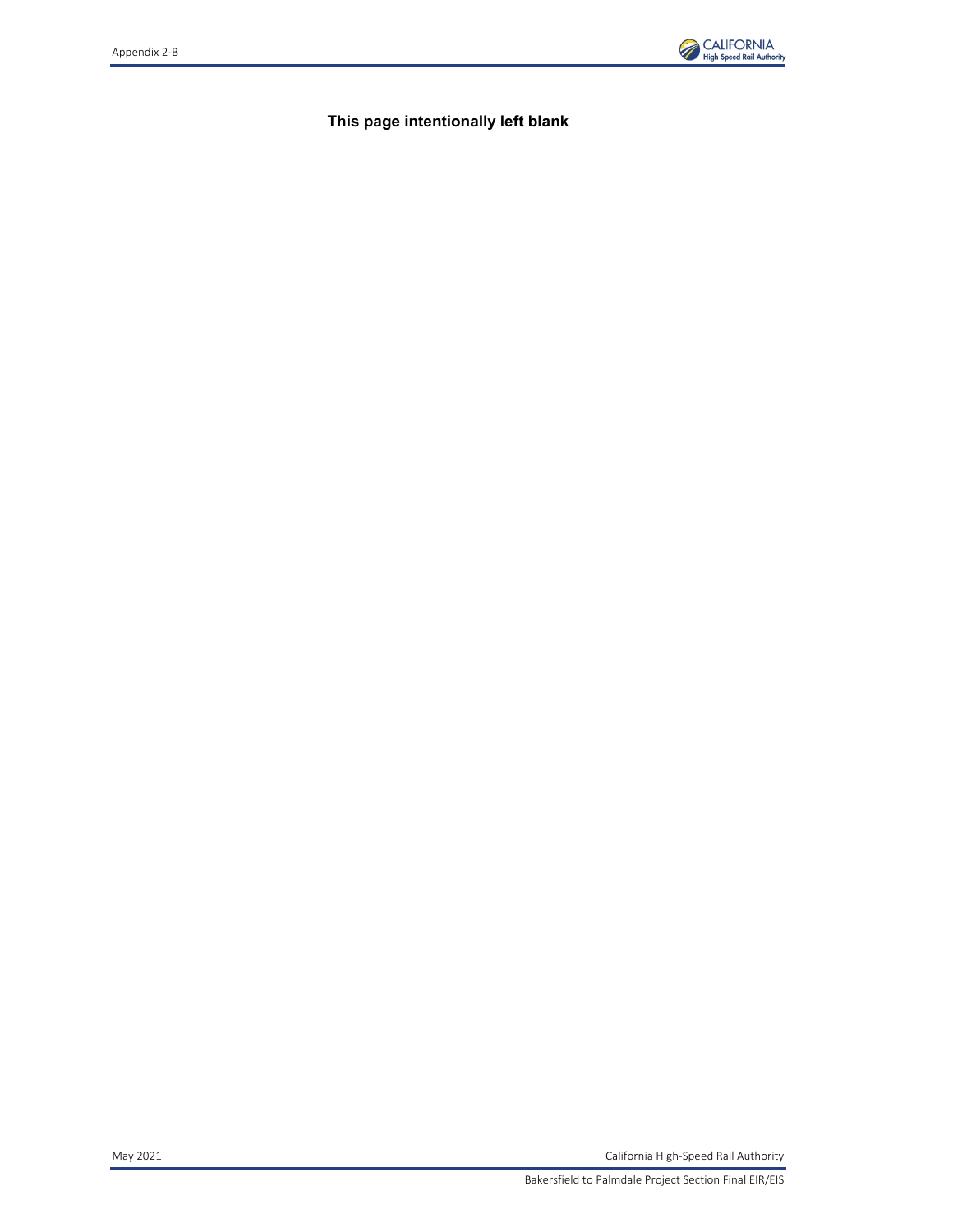

#### **APPENDIX 2-B: RAILROAD CROSSINGS**

California High-Speed Rail Authority **May 2021**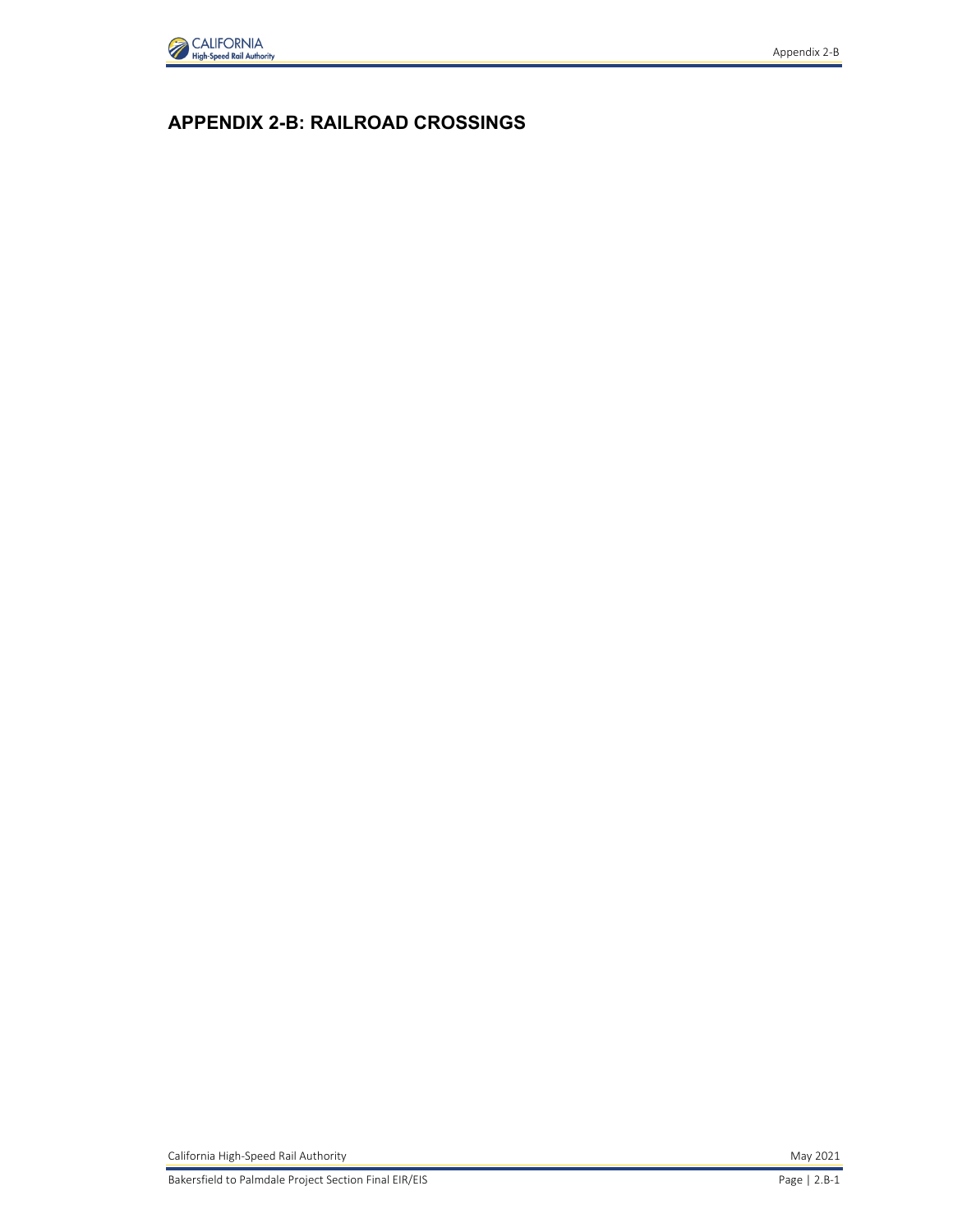

**This page left intentionally blank**

May 2021 California High-Speed Rail Authority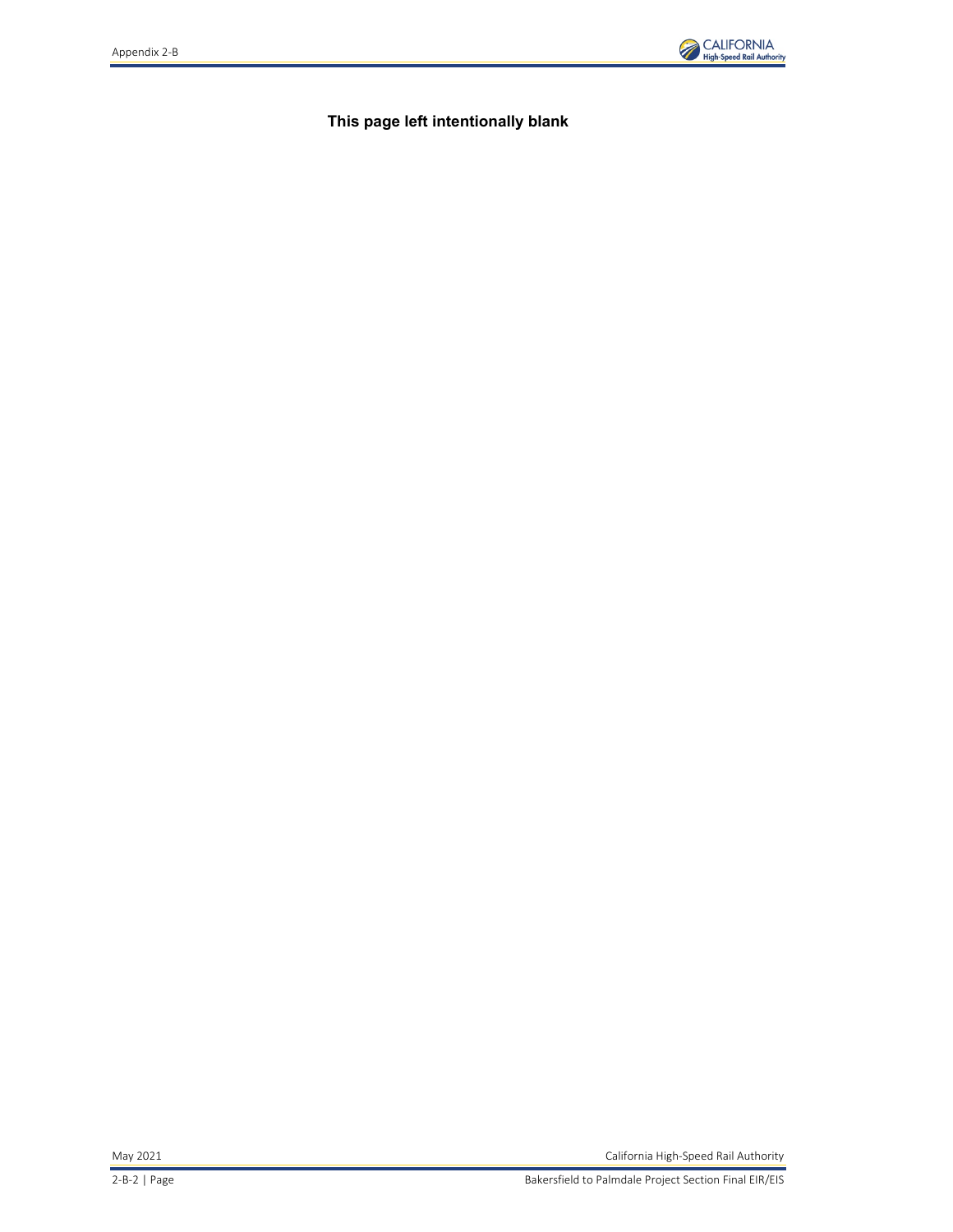#### **Table 2-B-1 Railroad Crossings**

| No.            | <b>Alternative</b>                               | <b>Approximate HSR Station   Railroad</b> |             | <b>Proposed Position</b>                                                                                                                                           | <b>City</b> | <b>County</b> |
|----------------|--------------------------------------------------|-------------------------------------------|-------------|--------------------------------------------------------------------------------------------------------------------------------------------------------------------|-------------|---------------|
| Keene          |                                                  |                                           |             |                                                                                                                                                                    |             |               |
| 1              | Alts 1, 2, 3, 5,<br><b>CCNM Design</b><br>Option | $18470+00$                                | <b>UPRR</b> | UPRR remains at-grade with HSR crossing overhead on a<br>proposed viaduct.                                                                                         | Keene       | Kern          |
| Tehachapi      |                                                  |                                           |             |                                                                                                                                                                    |             |               |
| 2              | Alts 1, 2, 3, 5                                  | 19126+00                                  | <b>UPRR</b> | UPRR remains at-grade with HSR crossing overhead on a<br>proposed viaduct.                                                                                         | Tehachapi   | Kern          |
| Lancaster      |                                                  |                                           |             |                                                                                                                                                                    |             |               |
| 3              | Alts 1, 2, 3                                     | 20825+00 to 21045+00                      | <b>UPRR</b> | UPRR would be relocated to the east of its current location. HSR<br>would be parallel and west of Metrolink, UPRR would be parallel<br>and east of Metrolink.      | Lancaster   | Los Angeles   |
| $\overline{4}$ | Alts 1, 2, 3                                     | 20935+00 to 21045+00                      | Metrolink   | Metrolink would be relocated to the east of its current location.<br>HSR would be parallel and west of Metrolink, UPRR would be<br>parallel and east of Metrolink. | Lancaster   | Los Angeles   |

*Source: California High Speed Rail (2016)*

 $Alt(s) = Alternative(s)$ 

HSR = High-Speed Rail

UPRR = Union Pacific Railroad